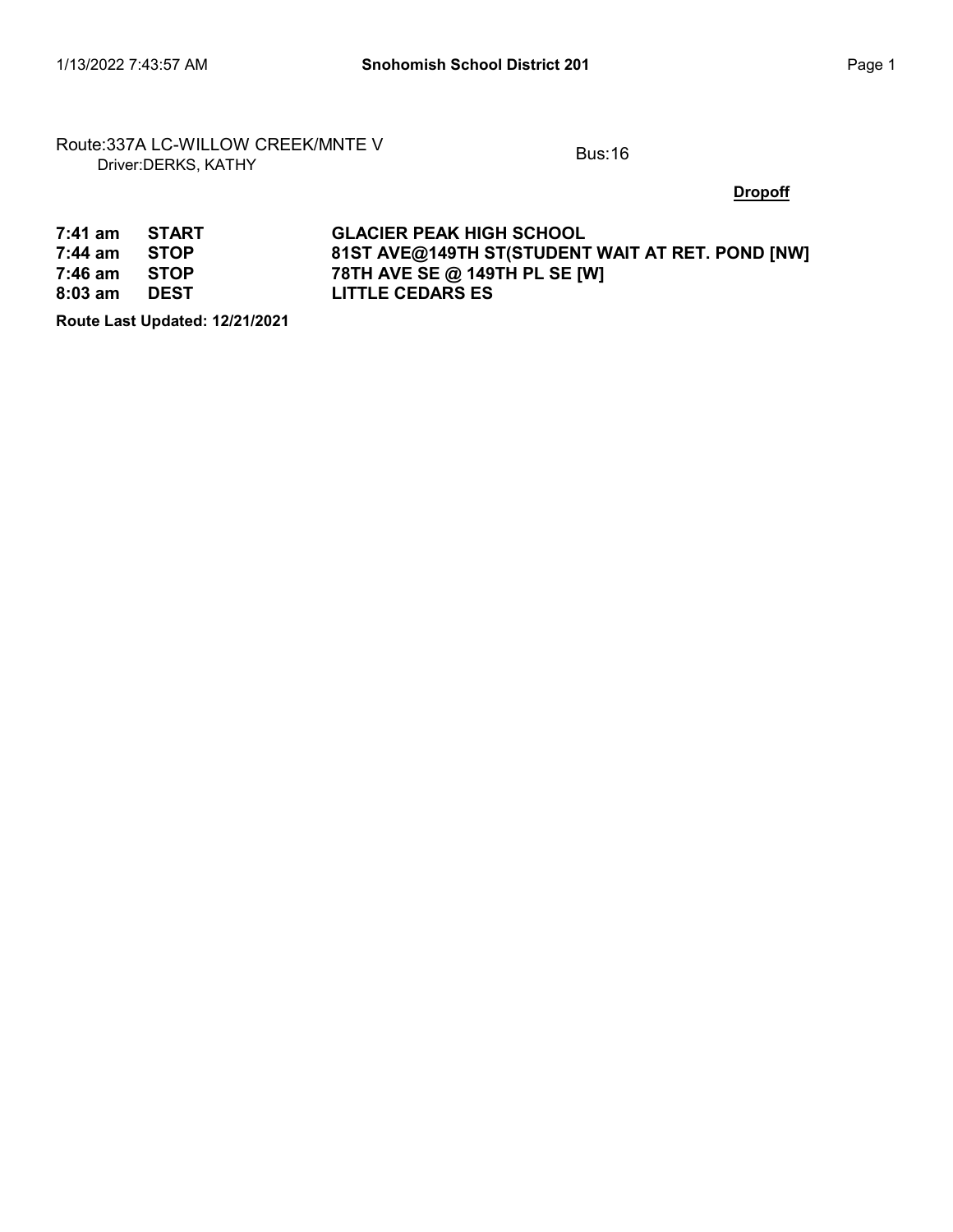## Route:338A LC-UPPER HGHLNDS (SOUTH)<br>Driver:STEPHENSON, CASEY

**Dropoff** 

| 7:25 am | <b>START</b> | <b>VALLEY VIEW MS</b>                       |
|---------|--------------|---------------------------------------------|
| 7:39 am | <b>STOP</b>  | 61ST AVE SE @ 62ND DR SE [S]                |
| 7:40 am | <b>STOP</b>  | 60TH DR SE @ 133RD ST SE [N]                |
|         |              | make turn onto 60th Dr SE then perform stop |
| 7:41 am | <b>STOP</b>  | N SNOHOMISH CASCADE DR @ 63RD AVE SE [E]    |
| 7:43 am | <b>STOP</b>  | N SNOHOMISH CASCADE DR @ 66TH AVE SE [S]    |
| 7:59 am | <b>DEST</b>  | <b>LITTLE CEDARS ES</b>                     |
|         |              |                                             |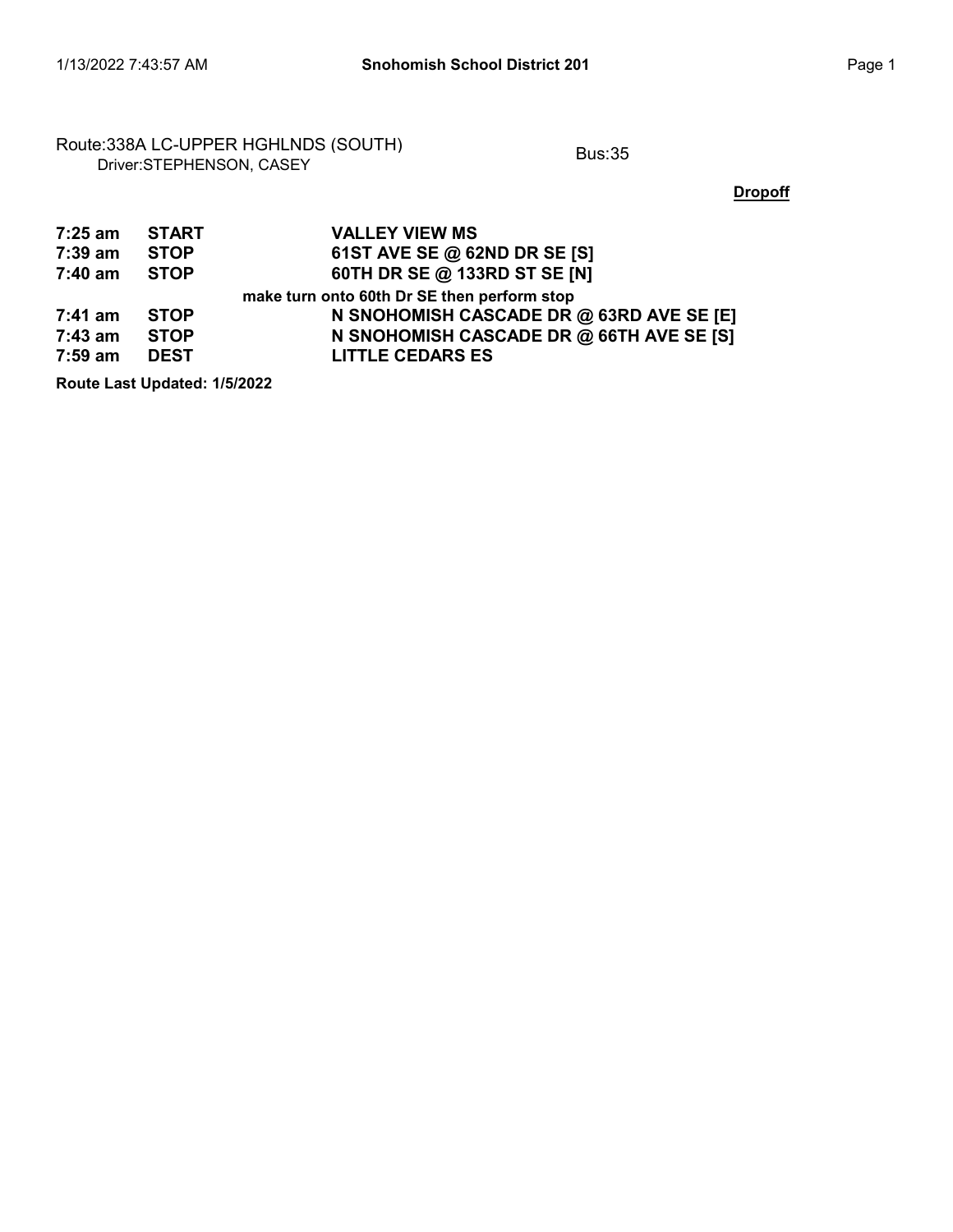### Route:344A LC-HIGHLANDS EAST/EVERGRN<br>Driver:TAYLOR, MONIQUE

**Dropoff** 

| 7:36 am START  |             | <b>VALLEY VIEW MS</b>             |
|----------------|-------------|-----------------------------------|
| $7:45$ am STOP |             | 69TH DR SE@ 136TH PL -@ PARK [SE] |
| 8:03 am        | <b>DEST</b> | <b>LITTLE CEDARS ES</b>           |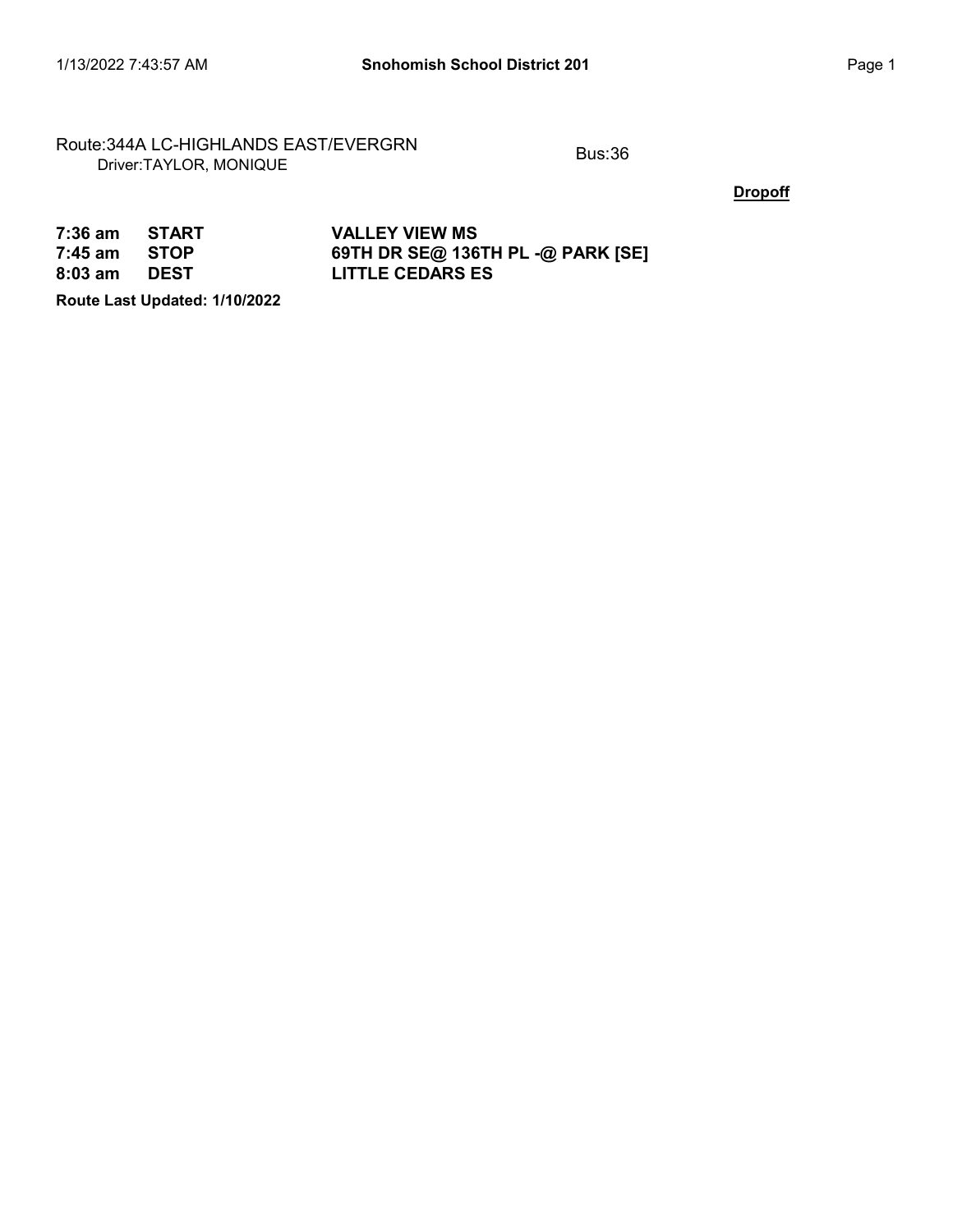# Route:333A LC-53RD/58TH/131ST<br>Driver:HENNIG, CATHERINE

**Dropoff** 

| 7:30 am   | <b>START</b>                 | <b>VALLEY VIEW MS</b>                          |
|-----------|------------------------------|------------------------------------------------|
| 7:40 am   | <b>STOP</b>                  | 134 PL SE @ PRVT DR ACROSS FROM APPLEBEES [NE] |
| 7:42 am   | <b>STOP</b>                  | 12819/12823 SEATTLE HILL RD [SE]               |
| $7:43$ am | <b>STOP</b>                  | SEATTLE HILL RD @ 126TH ST SE [S]              |
|           |                              | <b>Silver Cedars</b>                           |
| 7:44 am   | <b>STOP</b>                  | 53RD DR SE- @ XWALK @ 52ND DR SE [W]           |
| 7:46 am   | <b>STOP</b>                  | 53RD DR SE @ 131ST ST SE [NW]                  |
| 7:47 am   | <b>STOP</b>                  | 12916/12924/13001 54TH AVE SE [E]              |
| 7:48 am   | <b>STOP</b>                  | 128TH PL SE @ 55TH AVE SE [SW]                 |
| 7:49 am   | <b>STOP</b>                  | 128TH PL SE @ 58TH AVE SE [SW]                 |
|           |                              | BY RED REFLECTIVE SIGN @ BARRIER               |
| $7:51$ am | <b>STOP</b>                  | 58TH AVE SE @ 58TH DR SE [S]                   |
| 7:53 am   | <b>STOP</b>                  | 58TH DR SE @ 131ST PL SE [NW]                  |
| $8:03$ am | <b>DEST</b>                  | <b>LITTLE CEDARS ES</b>                        |
|           | Deute Leet Undeted: 4/5/0000 |                                                |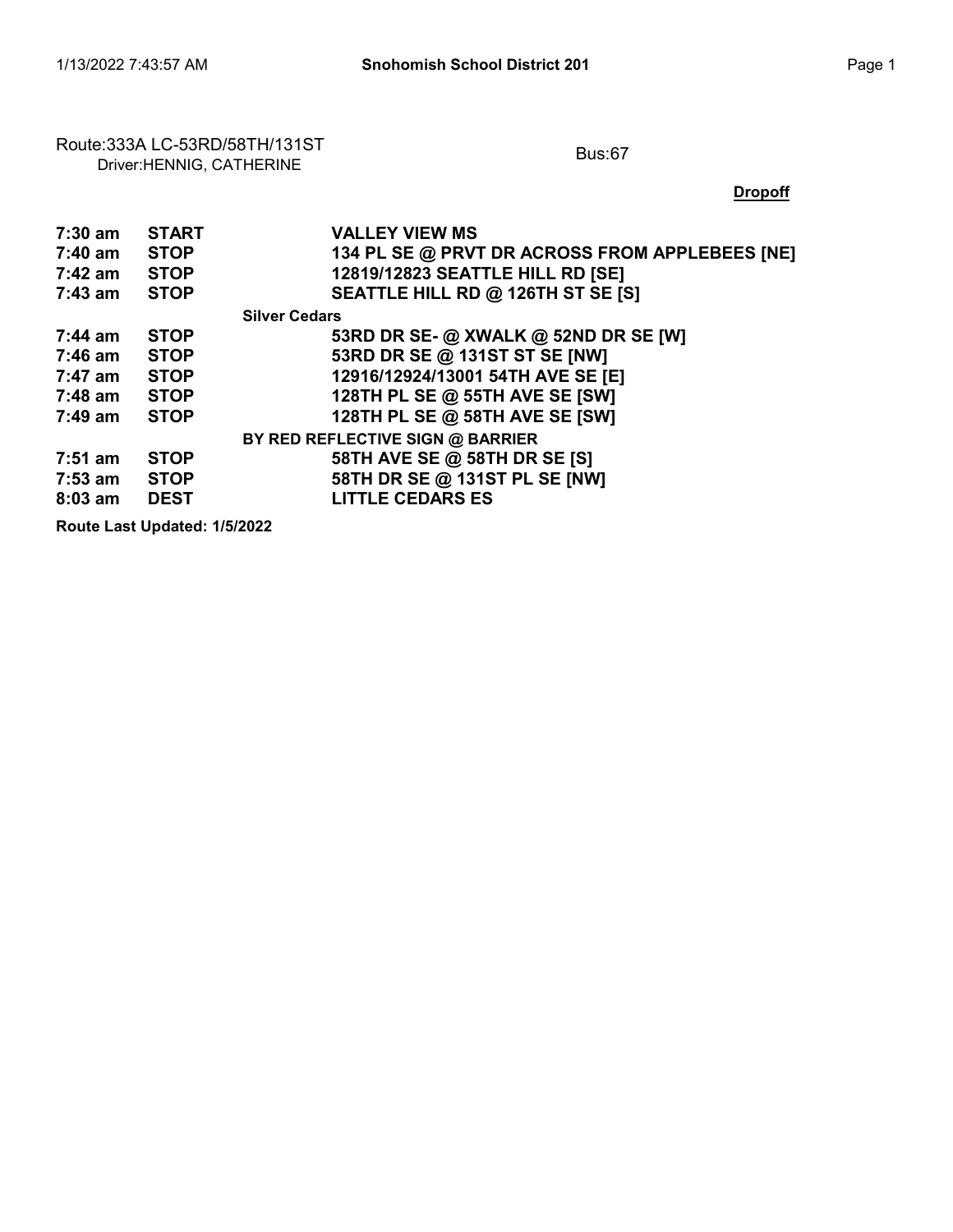# Route:334A LC-STTLE HL/EVRG R/GRNLF<br>Driver:MATHENY, JULIE

#### **Dropoff**

| 7:30 am   | <b>START</b> | <b>VALLEY VIEW MS</b>                            |
|-----------|--------------|--------------------------------------------------|
| 7:44 am   | <b>STOP</b>  | SEATTLE HILL RD @ 58TH AVE SE [S]                |
|           |              | <b>NOBLE RIDGE</b>                               |
| 7:47 am   | <b>STOP</b>  | SEATTLE HILL RD@61ST DR SE [S]                   |
| 7:50 am   | <b>STOP</b>  | 7406 E LOWELL LARIMER RD [SW]                    |
| 7:51 am   | <b>STOP</b>  | E LOWELL LARIMER RD @ 77TH AVE SE-GREENLEAF [SW] |
| 7:54 am   | <b>STOP</b>  | 8918 E LOWELL LARIMER RD [SW]                    |
| 7:56 am   | <b>STOP</b>  | 13912 SR 9 SE (MOTOR HOME FOR SALE) [W]          |
| 7:57 am   | <b>STOP</b>  | SR 9 @ 142ND ST SE @ 45 MPH SIGN [NW]            |
|           |              | <b>STOP AND OPEN DOOR!!!!</b>                    |
| $8:03$ am | <b>DEST</b>  | <b>LITTLE CEDARS ES</b>                          |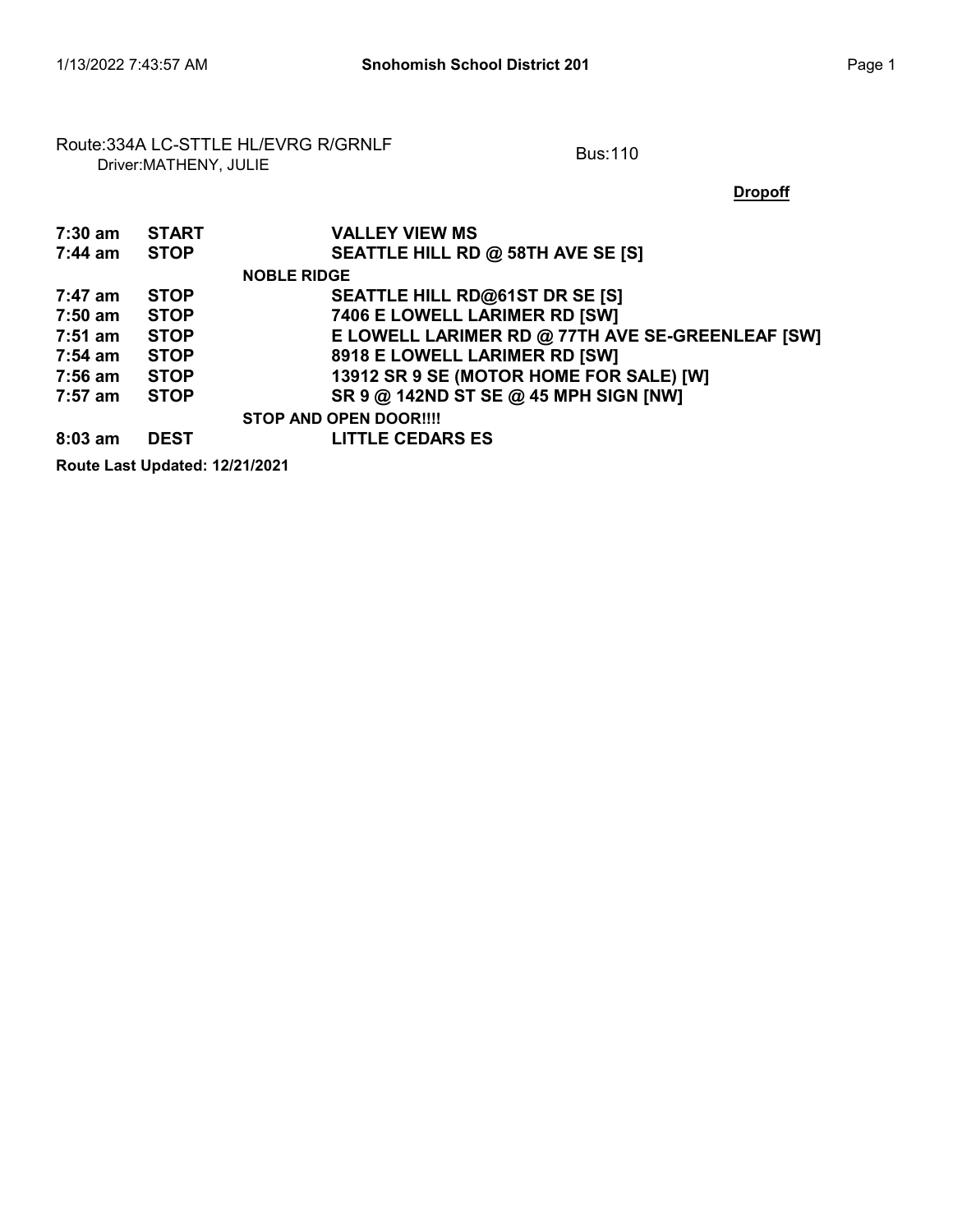### Route:330A LC-LOWER HGHLNDS (NORTH)<br>Driver:BOND, MICHAEL

#### **Dropoff**

#### 7:40 am START GLACIER PEAK HIGH SCHOOL<br>7:44 am STOP 67TH AVE @N SNO-CASCADE D by Park 67TH AVE @N SNO-CASCADE DR. @ 68TH AVE [S] 8:03 am DEST LITTLE CEDARS ES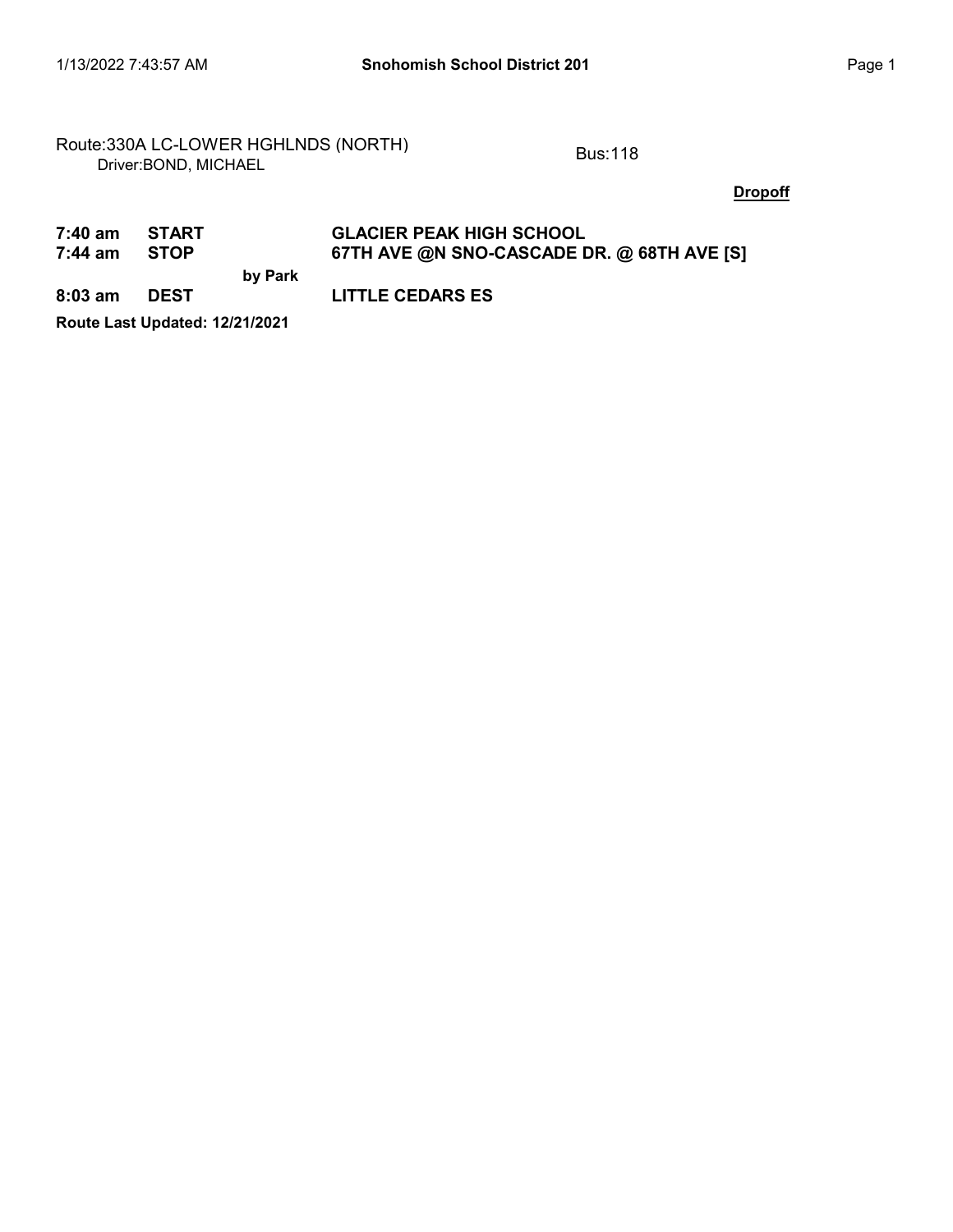# Route:337P LC-WILLOW CREEK/MNTE V<br>Driver:DERKS, KATHY

**Dropoff** 

| 2:57 pm START          | <b>LITTLE CEDARS ES</b>                          |
|------------------------|--------------------------------------------------|
| $3:05 \text{ pm}$ STOP | 81ST AVE@149TH ST(STUDENT WAIT AT RET. POND [NW] |
| 3:07 pm STOP           | 78TH AVE SE @ 149TH PL SE [W]                    |
| 3:18 pm DEST           | <b>SEATTLE HILL ES</b>                           |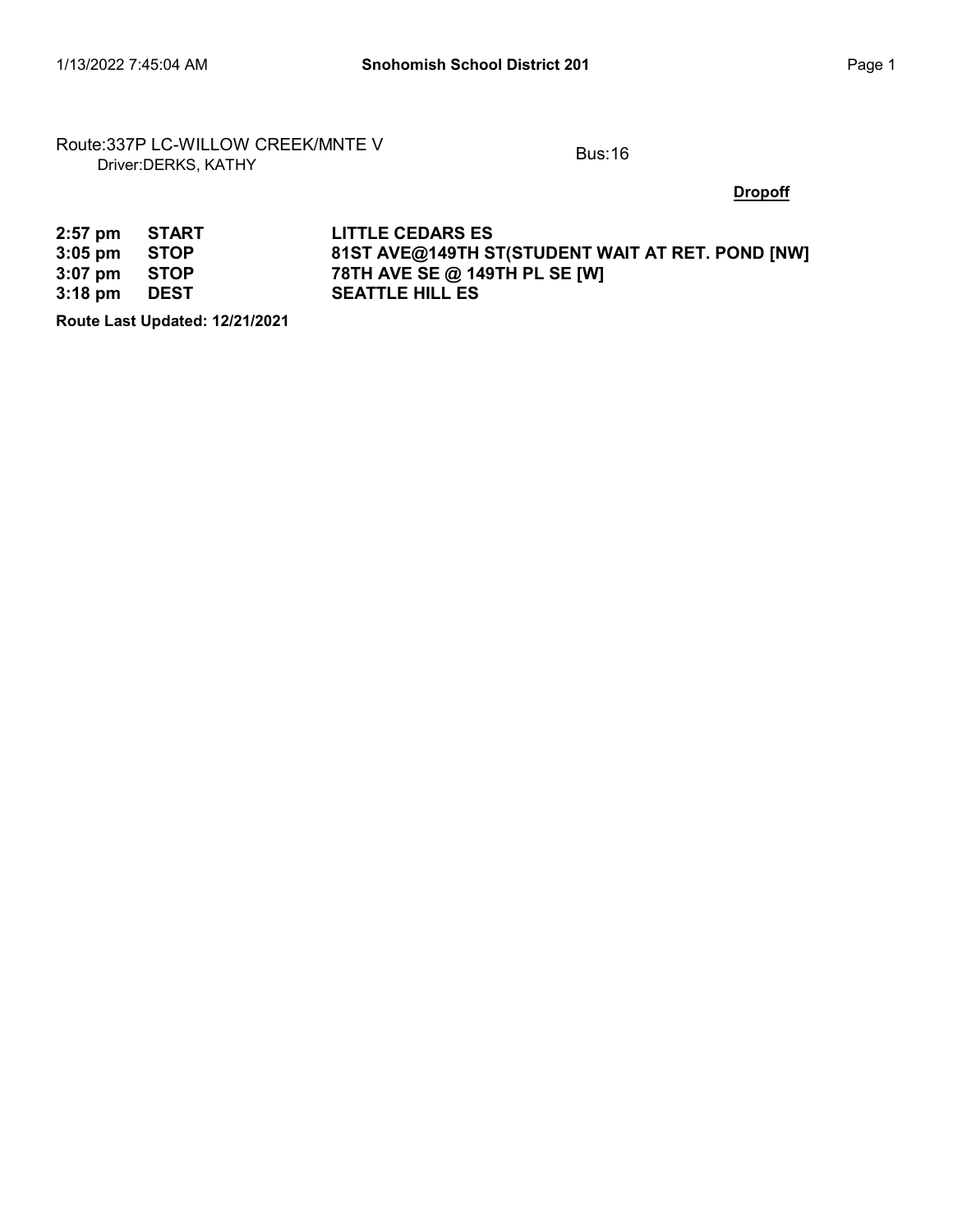## Route:338P LC-UPPER HGHLNDS (SOUTH)<br>Driver:STEPHENSON, CASEY

**Dropoff** 

| $2:54$ pm         | <b>START</b> | <b>LITTLE CEDARS ES</b>                     |
|-------------------|--------------|---------------------------------------------|
| $3:03$ pm         | <b>STOP</b>  | N SNOHOMISH CASCADE DR @ 66TH AVE SE [NE]   |
| $3:07$ pm         | <b>STOP</b>  | N SNOHOMISH CASCADE DR @ 63RD AVE SE [NW]   |
| $3:10 \text{ pm}$ | <b>STOP</b>  | 61ST AVE SE @ 62ND DR SE [S]                |
| $3:11$ pm         | <b>STOP</b>  | 60TH DR SE @ 133RD ST SE [N]                |
|                   |              | make turn onto 60th Dr SE then perform stop |
| $3:15$ pm         | <b>DEST</b>  | <b>SEATTLE HILL ES</b>                      |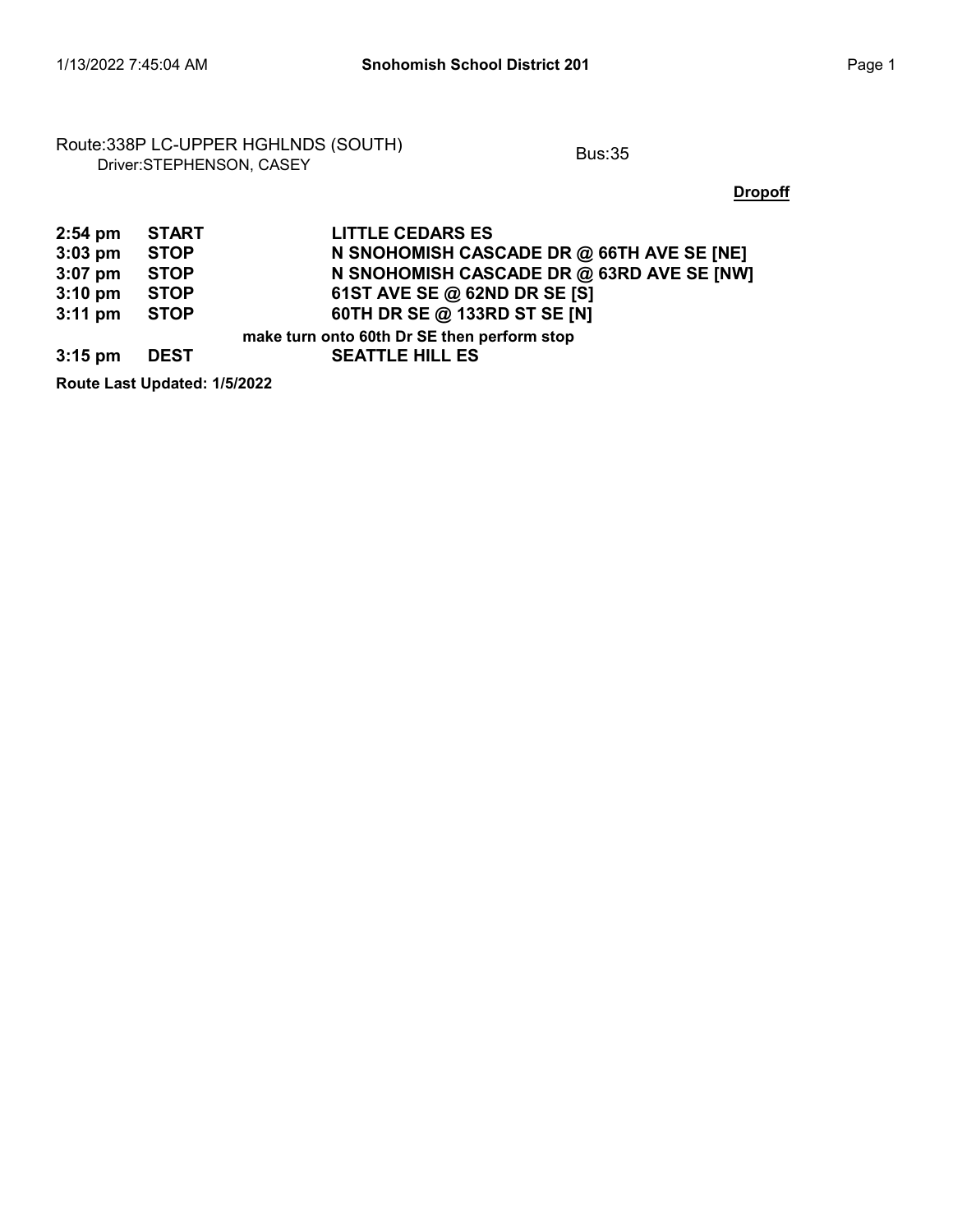### Route:344P LC-HIGHLANDS EAST/EVERGRN<br>Driver:TAYLOR, MONIQUE

**Dropoff** 

| 2:59 pm START          | <b>LITTLE CEDARS ES</b>           |
|------------------------|-----------------------------------|
| $3:07 \text{ pm}$ STOP | 69TH DR SE@ 136TH PL -@ PARK [SE] |
| 3:18 pm DEST           | <b>SEATTLE HILL ES</b>            |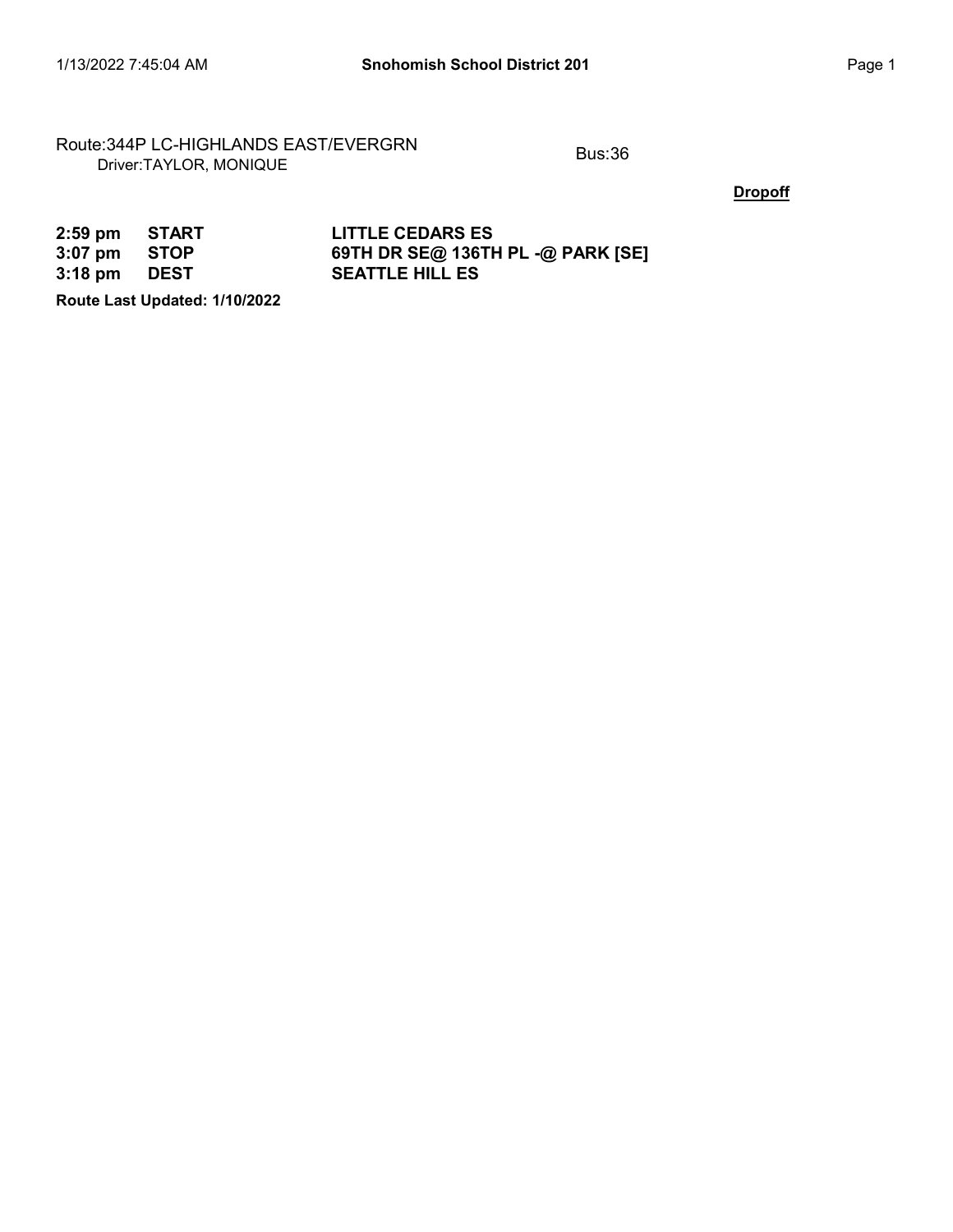# Route:333P LC-53RD/58TH/131ST<br>Driver:HENNIG, CATHERINE

**Dropoff** 

| $3:02$ pm         | <b>START</b>                 | <b>LITTLE CEDARS ES</b>                        |
|-------------------|------------------------------|------------------------------------------------|
| $3:09$ pm         | <b>STOP</b>                  | 134 PL SE @ PRVT DR ACROSS FROM APPLEBEES [NE] |
| $3:11 \text{ pm}$ | <b>STOP</b>                  | 12819/12823 SEATTLE HILL RD [SE]               |
| $3:12 \text{ pm}$ | <b>STOP</b>                  | SEATTLE HILL RD @ 126TH ST SE [S]              |
|                   |                              | <b>Silver Cedars</b>                           |
| $3:14 \text{ pm}$ | <b>STOP</b>                  | 53RD DR SE- @ XWALK @ 52ND DR SE [W]           |
| $3:15$ pm         | <b>STOP</b>                  | 53RD DR SE @ 131ST ST SE [NW]                  |
| $3:17$ pm         | <b>STOP</b>                  | 12916/12924/13001 54TH AVE SE [E]              |
| $3:18$ pm         | <b>STOP</b>                  | 128TH PL SE @ 55TH AVE SE [SW]                 |
| $3:19$ pm         | <b>STOP</b>                  | 128TH PL SE @ 58TH AVE SE [SW]                 |
|                   |                              | BY RED REFLECTIVE SIGN @ BARRIER               |
| $3:20$ pm         | <b>STOP</b>                  | 58TH AVE SE @ 58TH DR SE [S]                   |
| $3:21$ pm         | <b>STOP</b>                  | 58TH DR SE @ 131ST PL SE [NW]                  |
| $3:25$ pm         | <b>DEST</b>                  | <b>SEATTLE HILL ES</b>                         |
|                   | Dental and Hudstad, 41510000 |                                                |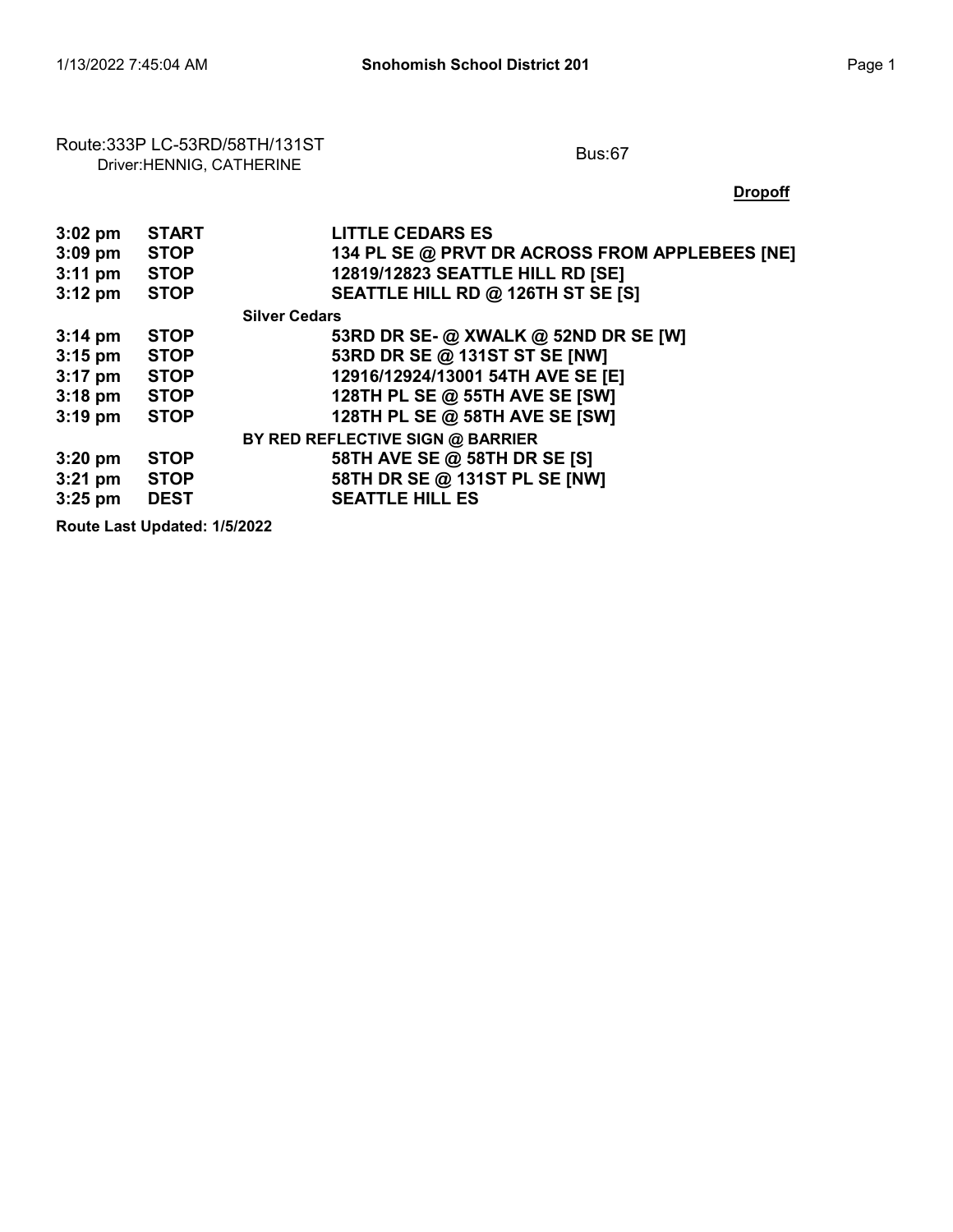# Route:334P LC-STTLE HL/EVRG R/GRNLF<br>Driver:MATHENY, JULIE

### **Dropoff**

| $3:06$ pm | <b>START</b> | <b>LITTLE CEDARS ES</b>                          |
|-----------|--------------|--------------------------------------------------|
| $3:16$ pm | <b>STOP</b>  | SEATTLE HILL RD @ 58TH AVE SE [S]                |
|           |              | <b>NOBLE RIDGE</b>                               |
| $3:19$ pm | <b>STOP</b>  | SEATTLE HILL RD@61ST DR SE [S]                   |
| $3:22$ pm | <b>STOP</b>  | 7406 E LOWELL LARIMER RD [SW]                    |
| $3:22$ pm | <b>STOP</b>  | E LOWELL LARIMER RD @ 77TH AVE SE-GREENLEAF [SW] |
| $3:26$ pm | <b>STOP</b>  | 8918 E LOWELL LARIMER RD [SW]                    |
| $3:27$ pm | <b>STOP</b>  | 13912 SR 9 SE (MOTOR HOME FOR SALE) [W]          |
| $3:28$ pm | <b>STOP</b>  | SR 9 @ 142ND ST SE @ 45 MPH SIGN [NW]            |
|           |              | <b>STOP AND OPEN DOOR!!!!</b>                    |
| $3:46$ pm | <b>DEST</b>  | <b>FRONT GATE AT OPERATION CENTER</b>            |
|           |              |                                                  |